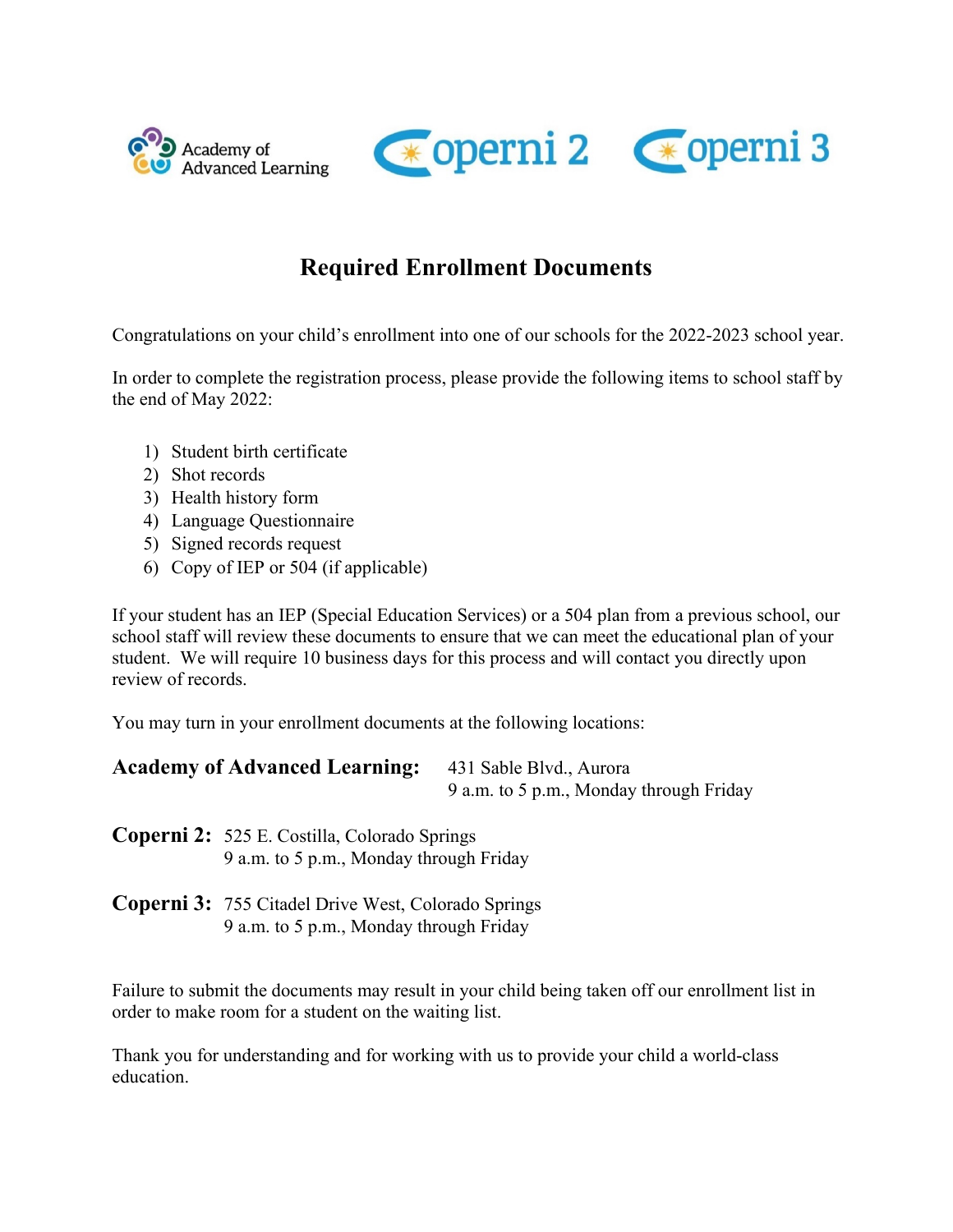### **HEALTH INFORMATION**

**Must be updated annually**

#### *'Confidential information will be shared with school staff on a need to know basis'*

|                                         | 'Confidential information will be shared with school staff on a need to know basis'                                                                                                                                                                                                              |                                     |                                                         |
|-----------------------------------------|--------------------------------------------------------------------------------------------------------------------------------------------------------------------------------------------------------------------------------------------------------------------------------------------------|-------------------------------------|---------------------------------------------------------|
|                                         |                                                                                                                                                                                                                                                                                                  |                                     |                                                         |
|                                         |                                                                                                                                                                                                                                                                                                  |                                     |                                                         |
|                                         | Does your child currently have any of the following health concerns? (Please circle if applicable)                                                                                                                                                                                               |                                     |                                                         |
| Dr. Diagnosed ADD/ADHD                  | Dr. Diagnosed AUTISM SPECTRUM                                                                                                                                                                                                                                                                    | Dr. Diagnosed Heart Condition       | Dr. Diagnosed Emotional Condition                       |
| Medication: Nedication:                 | Medication:________________________                                                                                                                                                                                                                                                              | WITH ACTIVITY restrictions          | <b>Eating Disorder</b>                                  |
| Dr. Diagnosed ASTHMA                    | <b>Bowel/Bladder Issues</b>                                                                                                                                                                                                                                                                      | <b>Hearing Loss</b>                 | Migraine Headaches                                      |
| Medication:______________________       | Diabetes: Type________________                                                                                                                                                                                                                                                                   | Head Injury                         | Seizures                                                |
|                                         | Is your child currently taking any other medication not listed above? Yes / No                                                                                                                                                                                                                   |                                     | (Use back of this paper for additional space if needed) |
|                                         |                                                                                                                                                                                                                                                                                                  |                                     |                                                         |
|                                         |                                                                                                                                                                                                                                                                                                  |                                     |                                                         |
|                                         |                                                                                                                                                                                                                                                                                                  |                                     |                                                         |
| Permit listed below.                    | <b>Required Parent Information: (circle one)</b> I WILL or I WILL NOT<br>be providing rescue medication such as Epinephrine for severe allergy noted above.<br>I understand that by NOT providing rescue medication, EMS (911) will be called if an emergency arises and agree to Emergency Care |                                     |                                                         |
|                                         |                                                                                                                                                                                                                                                                                                  |                                     |                                                         |
|                                         | Does your child wear glasses or contacts? Yes / No Vision Diagnosis:                                                                                                                                                                                                                             |                                     |                                                         |
|                                         | Has your child had a hospitalization or surgery within the last year? Yes / No                                                                                                                                                                                                                   |                                     |                                                         |
|                                         |                                                                                                                                                                                                                                                                                                  |                                     |                                                         |
| Does your child have Medicaid? Yes / No |                                                                                                                                                                                                                                                                                                  |                                     |                                                         |
|                                         | Emergency Care Permit: In case of serious illness or injury, first aid will be rendered in accordance with local school policies. If<br>ambulance service is necessary, parents must assume financial responsibility. If I cannot be reached by telephone in the event of an                     |                                     |                                                         |
| <b>Parent/Guardian Signature</b>        |                                                                                                                                                                                                                                                                                                  | <b>Best Contact Phone Number(s)</b> |                                                         |
|                                         | $\div$ I am also giving the school health officials permission to talk our child's doctor about immunizations. This includes<br>permission for the doctor's office to fax shot records to the school.                                                                                            |                                     |                                                         |
| Form Completed by:                      |                                                                                                                                                                                                                                                                                                  | <b>Relationship to Child:</b>       | Date:                                                   |

Last School Child attended: \_\_\_\_\_\_\_\_\_\_\_\_\_\_\_\_\_\_\_\_\_\_\_\_\_\_\_\_\_\_\_\_\_\_\_\_\_\_\_\_\_\_\_\_\_\_\_\_\_\_\_\_\_\_\_\_\_\_\_\_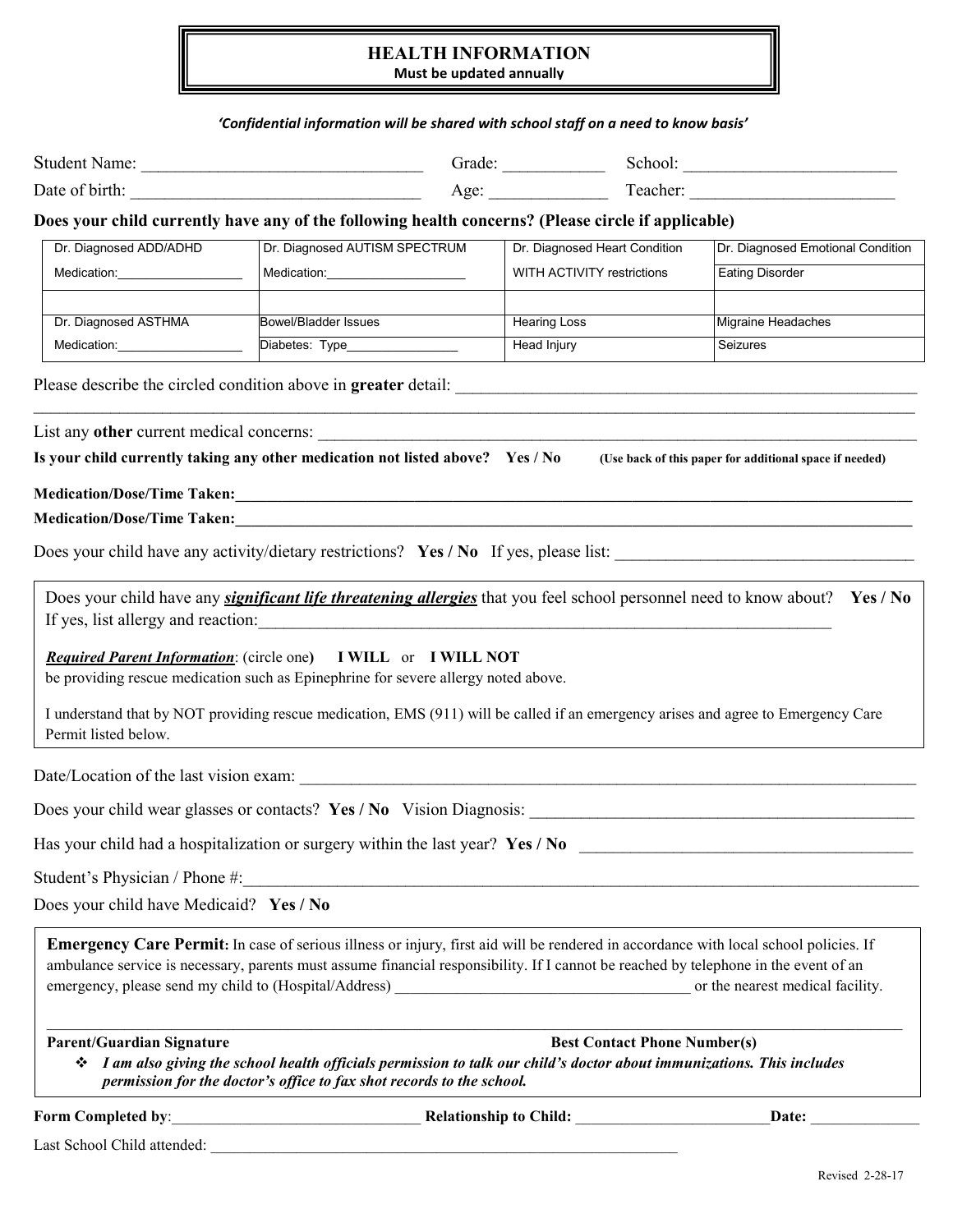



**Does the student currently**

## **Student Ethnicity:**

| □ Black/African American<br>$\Box$ Native American<br>$\Box$ Hispanic/Latinx<br>$\Box$ Asian<br>$\Box$ Indian<br>$\Box$ Middle Eastern<br>$\Box$ European<br>□ White/Caucasian | $\Box$ African<br>$\Box$ Australian/New Zealander<br>$\Box$ Native Hawaiian/Pacific Islander<br>$\Box$ Aboriginal/Indigenous<br>$\Box$ Multiracial<br>$\Box$ Other | $\sqcap$ IEP<br>$\Box$ 504<br>$\Box$ None |        | have an IEP or 504 plan? |
|--------------------------------------------------------------------------------------------------------------------------------------------------------------------------------|--------------------------------------------------------------------------------------------------------------------------------------------------------------------|-------------------------------------------|--------|--------------------------|
| (Students Last Name)                                                                                                                                                           | <b>Request and Release of Student School Records</b><br>(Student First Name)                                                                                       | (Date of Birth)                           |        | (22-23 Grade)            |
| <b>Former School Information:</b>                                                                                                                                              |                                                                                                                                                                    | Date of Request: /                        |        |                          |
| (School Name)                                                                                                                                                                  | (Address)                                                                                                                                                          |                                           | (City) | (State)                  |
| (School Main Phone Number)                                                                                                                                                     |                                                                                                                                                                    | (School Fax Number)                       |        |                          |

#### **The following are student records that are hereby being requested:**

| □ Transcripts (Official or Unofficial)   | □ Attendance                | $\Box$ Discipline Records |
|------------------------------------------|-----------------------------|---------------------------|
| $\square$ Grades                         | $\Box$ Immunization Records | □ All Test Scores         |
| □ READ Plan                              | $\Box$ Reading Level Info.  | □ TCAP/CSAP/ALP           |
| $\Box$ ELL Info.                         | □ Health/Medical Records    | $\Box$ Birth Certificate  |
| $\Box$ Psychologial/Sociological Records | □ Current IEP               | □ Current 504 Plan        |
| $\Box$ All of the above                  | $\square$ Other             |                           |

\_\_\_\_\_\_\_\_\_\_\_\_\_\_\_\_\_\_\_\_\_\_\_\_\_\_\_\_\_\_\_\_\_\_\_\_\_\_\_\_\_\_\_\_\_\_\_\_ \_\_\_\_\_\_\_\_\_\_\_\_\_\_\_\_\_\_\_\_\_\_\_\_\_\_\_\_\_\_\_\_\_\_\_\_\_\_\_\_\_\_\_\_

*Please email all records to our office manager or admin team. Academy of Advanced Learning: info@aalk8.org Coperni 2: records@coperni2.org Coperni 3: info@coperni3.org*

(Name of School Official Requesting—Printed) (Signature of School Official)

 $\frac{1}{2}$  ,  $\frac{1}{2}$  ,  $\frac{1}{2}$  ,  $\frac{1}{2}$  ,  $\frac{1}{2}$  ,  $\frac{1}{2}$  ,  $\frac{1}{2}$  ,  $\frac{1}{2}$  ,  $\frac{1}{2}$  ,  $\frac{1}{2}$  ,  $\frac{1}{2}$  ,  $\frac{1}{2}$  ,  $\frac{1}{2}$  ,  $\frac{1}{2}$  ,  $\frac{1}{2}$  ,  $\frac{1}{2}$  ,  $\frac{1}{2}$  ,  $\frac{1}{2}$  ,  $\frac{1$ 

| c. |  |
|----|--|
|----|--|